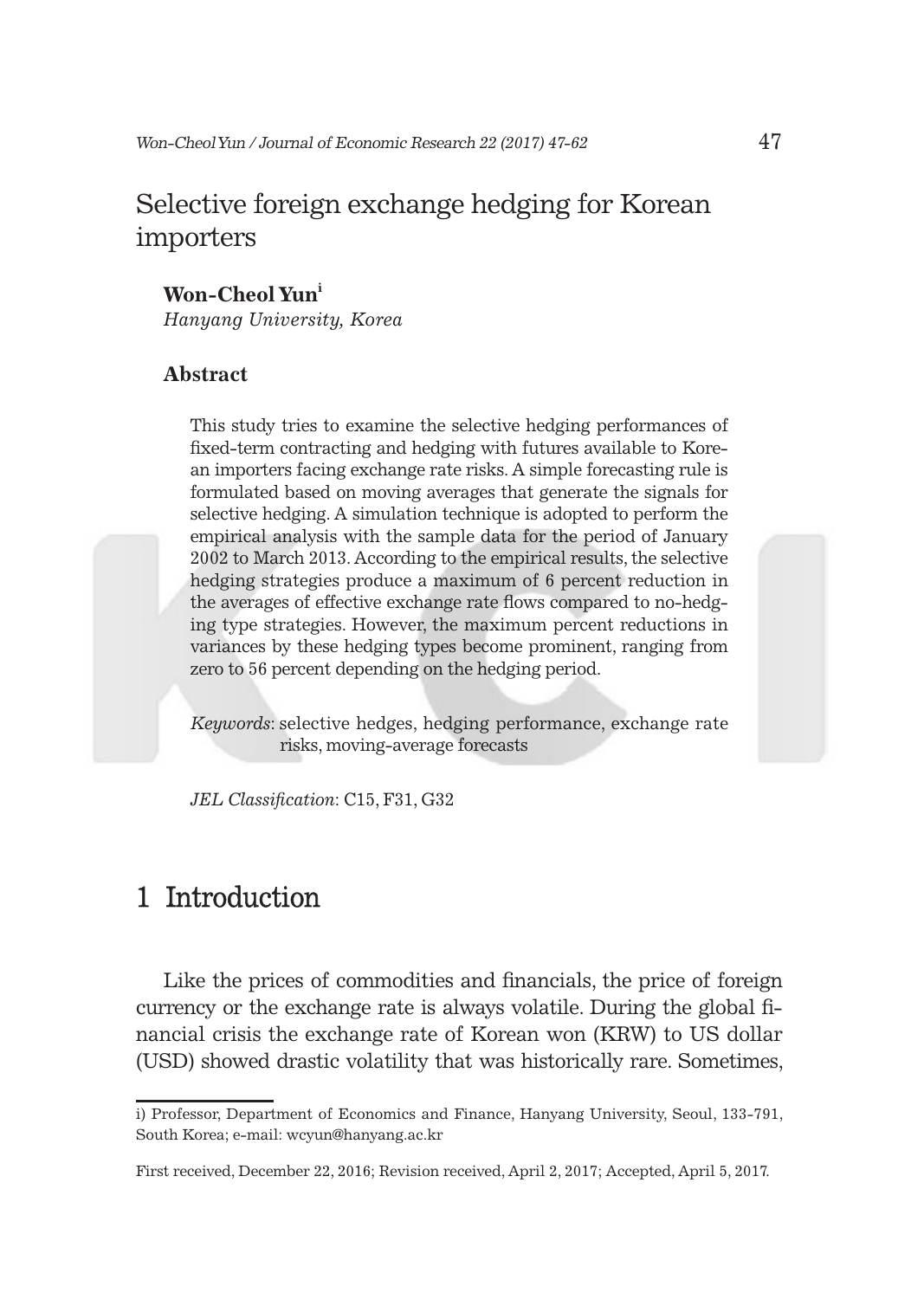the exchange rate moved up and down by 100 to 200 won per USD in a single day. That is, the exchange rates might fluctuate in a day by more than ten percent. This situation was said to be comparable to the Asian Financial Crisis that gripped much of Asia beginning in July 1997.

For Korean companies importing goods from abroad, this depreciation of KRW relative to USD would be a financial burden. It is critical for them to find an appropriate measure to deal with exchange rate risk. There have been several traditional ways to protect against the risk exposures of the exchange rate including leading, lagging, netting, and so on. One could fix the exchange rate in advance by making a fixed-term contract for the exchange rate. He or she could also enter derivatives markets to make hedging positions.

Related to the foreign exchange risk by Korean importers, the Korea Exchange (KRX) introduced a US dollar currency futures and options in 1999. In addition, Japanese yen and euro currency futures contracts have been trading in the KRX since May 2006. Each contract covers 5 million yen and 50 thousand euro, respectively. Local and foreign market participants have been utilizing these derivatives contracts as an effective? hedging tool for the major foreign currency risks as well as investment opportunities.

The main objective of this study is to examine the quantitative performance of fixed-term contracting and hedging with futures against exchange rate risks. For this purpose, a simple forecasting rule based on moving averages is introduced to identify future price trends and to make a signal for selective hedging. In order to check the robustness of the empirical results, various hedging periods are considered with different combinations of moving averages.

The remainder of this paper is organized as follows. Section 2 summarizes the main findings of previous studies. Section 3 lays out a theoretical framework that highlights the forecasting rule and the selective hedging strategy. Section 4 describes the data used, the analysis procedure, and the empirical results of hedging performances. Finally, section 5 offers some concluding thoughts.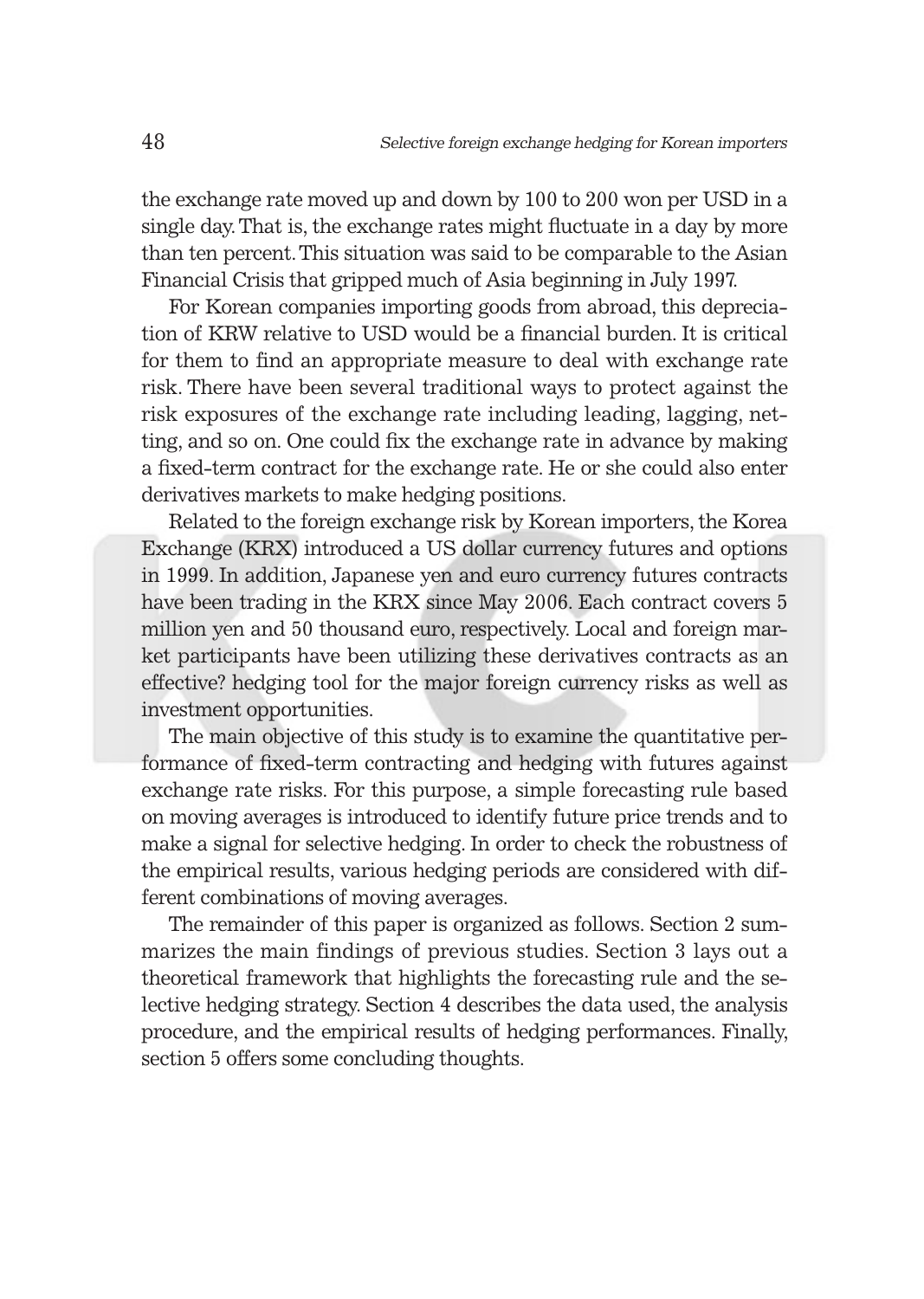### 2 Literature review

A considerable amount of research deals with the question of how to protect against exchange rate risks. The issue addressed in this review of literature is how the exposure to these risks can be reduced or eliminated and what the performances of the adopted strategies are in the context of the stabilization of portfolio returns.

One of the most popular approaches to protect against exchange rate risks is risk management using derivatives markets. As Newbery and Stigliz (1981) state, futures and option markets are viable tools by which international traders can reduce their trade-related risks. In fact, there is growing literature related to the optimal hedging strategies using futures markets (Kamara 1982).

Although the problem of offshore commodity traders is not explicitly addressed, some studies analyze currency hedging using foreign exchange futures (Dale 1981; Hill and Schneeweis 1982). Others suggest offshore hedging opportunities when exchange rates are floating (Thompson and Bond 1987; Liu et al. 2001). On the other hand, some provide the analytical frameworks for risk management strategies such as buffer stocks of major raw materials and foreign exchange pegging (Massell 1969; Johnson and Summer 1976).

There are also empirical works related to various forms of hedging strategies to cope with multiple risks such as commodity price and exchange rate (Fackler and McNew 1993; Lapan and Moschini 1994; Vukina et al. 1996; Li and Vukina 1998; Liu et al. 2001; Yun, 2009). Furthermore, the risk exposure of ocean freight rates is explicitly considered with commodity price and exchange rate risks (Hauser and Neff 1993; Haigh and Holt 2000, 2002).

However, there are few studies regarding selective hedging opportunities for traders' exposure to exchange rate risks. First labeled by Stulz  $(1996)^1$ , selective hedges refer to the hedging strategy based on

<sup>&</sup>lt;sup>1</sup> Stulz points out the value-adding aspect of hedging. In fact, few companies routinely use derivatives to take a "naked" speculative position. Most institutions make use of their own forecasting about future asset prices. There are several studies describing the real-world practice of selective hedging (Dolde 1993; Bodnar et al. 1998; Brown 2001; Brown et al. 2001; Glaum 2002; Naik and Yadav 2003).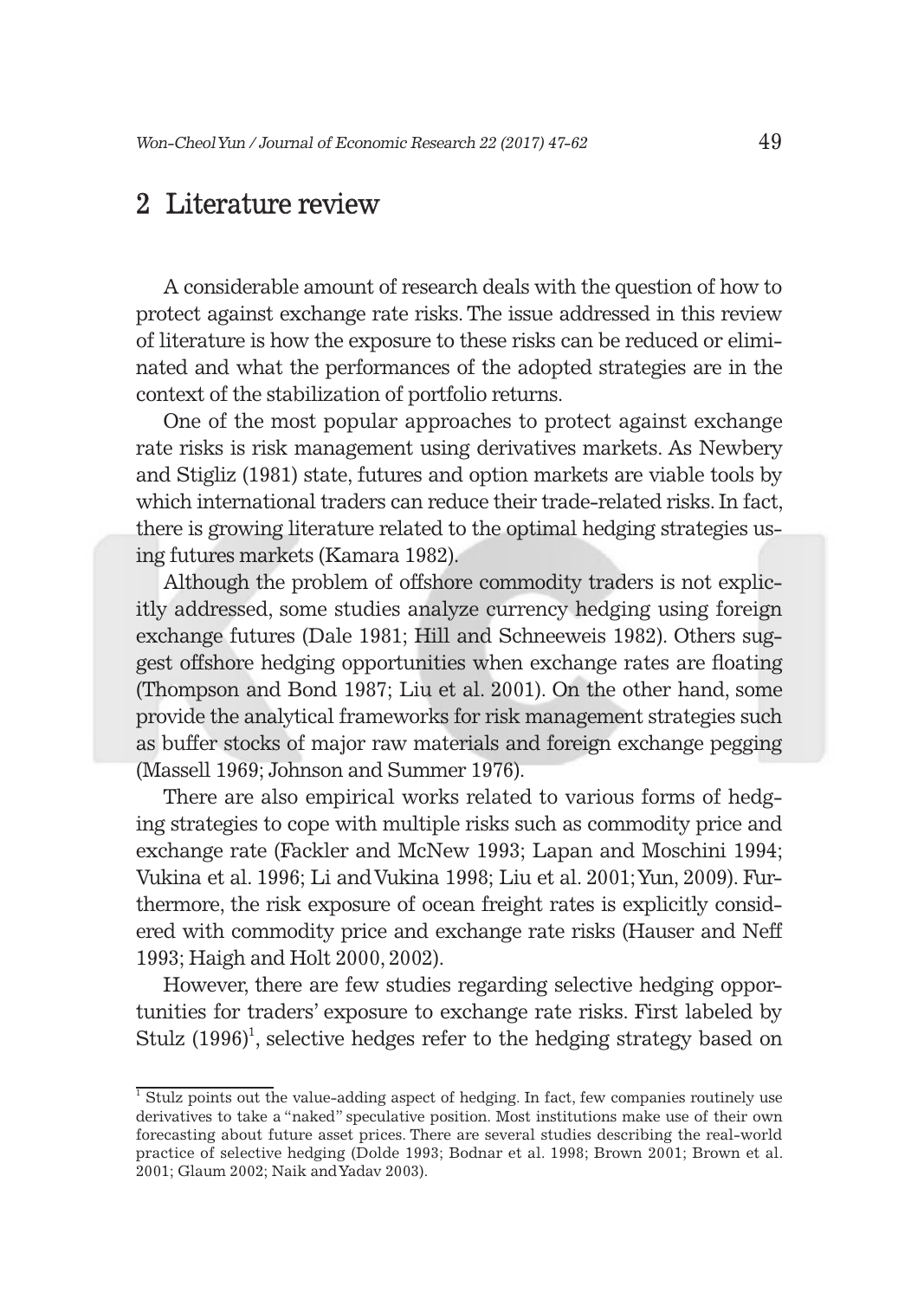the hedger's market expectations by which he may decide to hedge only part of his position or not at all. Basically, a selective hedging strategy involves forecasting future spot prices. That is, a trader makes the decision of whether to hedge or not depending on price expectations. For example, a cash buyer would take a long position in futures if he is confident about the surge in spot prices. Contrary to this, he would leave his cash position unhedged when the spot price is expected to decrease.

Eun and Resnick (1997) suggest a selective hedging strategy for exchange rate risks using a random walk model. Compared to the unhedged and routine hedging strategies, the selective hedging strategy appears to exhibit superior performance. Other studies related to selective hedging include Perold and Schulman (1988), Filatov and Rappoport (1992), Glen and Jorion (1993), Solnik (1998), and Beltratti et al. (1999) for a securities portfolio, Linn and Zhu (2002) for natural gas, and Yun (2006) for oil stockpiling among others.

### 3 Theoretical model

This study sets up a theoretical framework for selective hedging strategies. And it simulates the weekly exchange rate flow faced by Korean importers. Korean importers are assumed to face the risk exposures of foreign exchange only, specifically the exchange rate of Korean won to US dollar. Finally, it compares the stability of exchange rate flow by different hedging type and period. The hedging types are classified as the following four: (1) the "spot-only" or "no-hedging" type that refers to purchasing US dollars at the current exchange rate; (2) the "term-only" type that fixes the exchange rate at an earlier date corresponding to the hedging period assumed; (3) the "selective hedging (1)" type with spot or term contracting depending on the pricing signals; and (4) the "selective hedging (2)" type with long futures position depending on the pricing signals. The twelve hedging periods are assumed to range from one to twelve months.<sup>2</sup>

 $^2$ The numbers of weeks corresponding to one to twelve months are 4, 8, 13, 17, 21, 26, 30, 34, 39, 43, 47, and 52, respectively.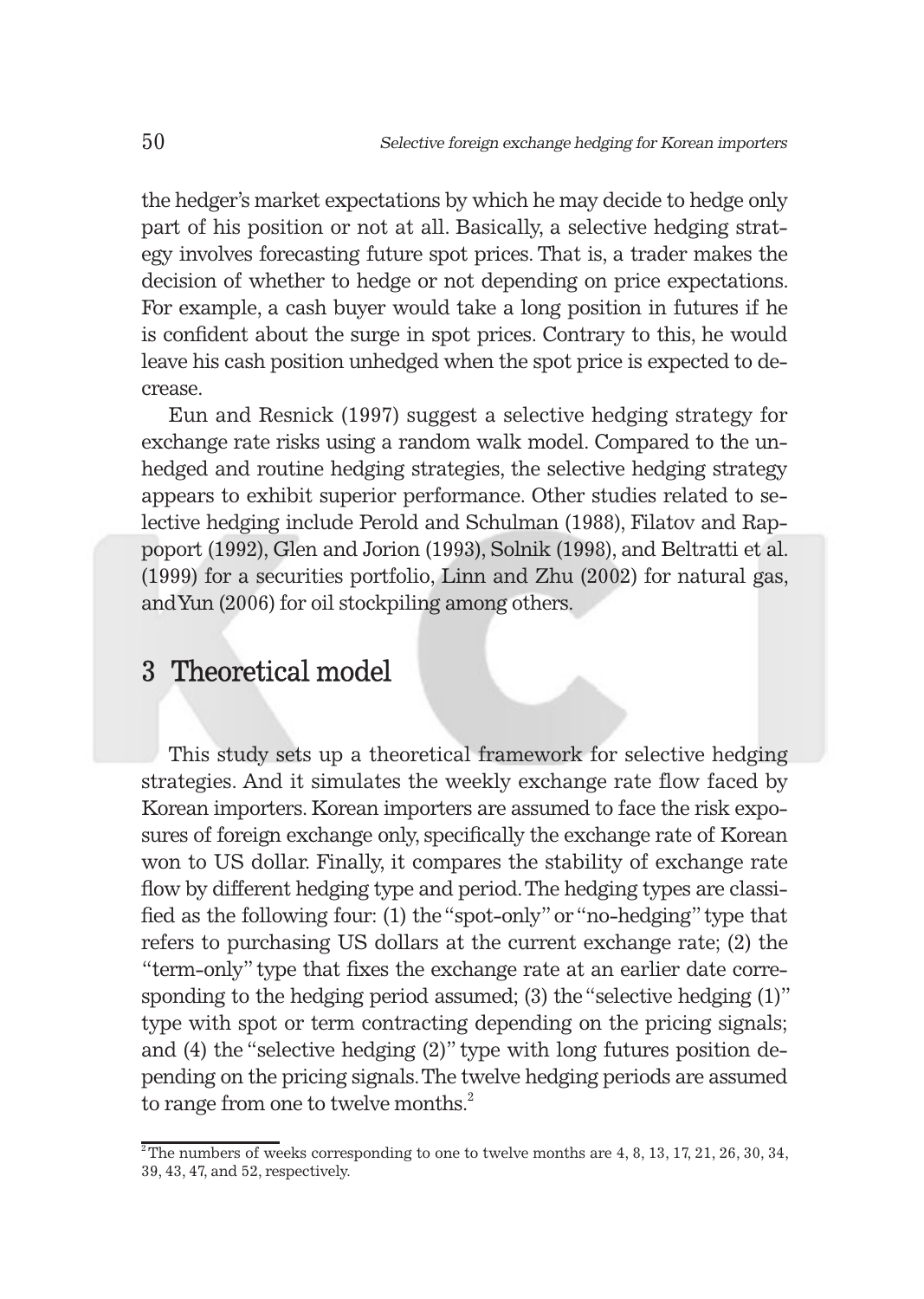Assume that Korean importers measure their terminal importing costs in Korean won and that the hedging decisions are influenced by the exchange rate only. In order to protect against an unfavorable exchange rate change, they would decide whether to purchase US dollars at a floating spot rate later or a constant term rate fixed now. Simply stated, one would fix the exchange rate by taking a term contract now if the exchange rate is expected to rise. However, he or she would wait to purchase US dollars until a remittance date when the exchange rate is forecasted to drop. The key issues are how to forecast the exchange rate, and how accurate the forecasted results will be.

For this purpose, an empirical analysis is performed to test the usefulness of the selective hedging strategy available to Korean importers facing exchange rate risks. The usefulness of the selective hedging strategy is evaluated in terms of hedging effectiveness. The hedging effectiveness measures the percent reduction in variance from the unhedged portfolio. In this context, the main purpose of selective hedges by Korean importers would be to reduce the volatility of exchange rates, thus stabilizing the exchange rate flow inherent in the import costs.

The selective hedging strategy is primarily based on a simple moving average forecast. Moving averages are one of the most popular and easy tools for technical analysis. They smooth a data series and make it easier to identify trends, making them especially helpful in volatile markets. Using moving averages, one can also build blocks for many other technical indicators and overlays. In this study, moving averages are utilized to indicate the signal of whether to take spot or term positions. The *k*-week moving average  $(MA<sub>k</sub>)$  is created by simply taking an average of spot price observations corresponding to previous *k* weeks  $(SP_t)$  shown as below. This averaging proces is repeated for each subsequent subset of the full data set at a time until the final value.

$$
MA_k = \frac{1}{k} \sum_{t=t-k}^{t-1} SP_t \ (k = 2, 3, 4, \ldots) \tag{1}
$$

The relationship between moving averages and price trend forecasting is as follows. When the short-term moving average turns out to be greater than the long-term one, that is,  $M A_{\text{short}} > M A_{\text{long}}$ , the spot prices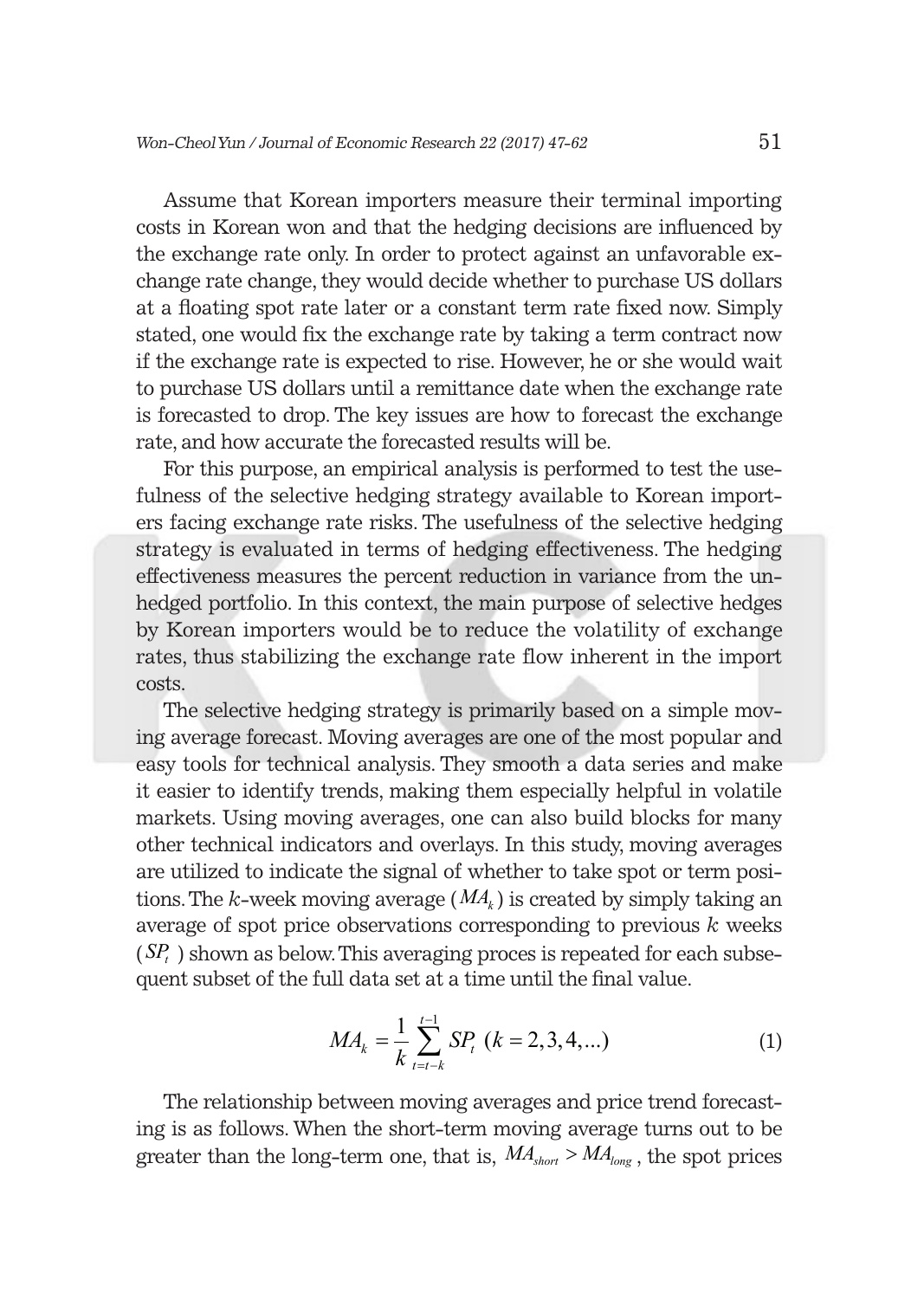are expected to increase indicating an up trend of spot prices. The effective exchange rate at time *t* established at an earlier time  $t-i$  ( $EFX_{t,i}$ ) would be the following form:

$$
EFX_{t,i} = 0 \times SP_t + 1 \times FP_{t-i} \ (i = 4, 8, 13, ..., 52)
$$
 (2)

Here,  $SP_t$  and  $FP_{t,i}$  stand for spot and futures prices at time t and  $t-i$ , respectively. And, subscript *i* corresponds to the number of weeks for the hedging period. Contrary to this situation, when  $MA_{short} \leq MA_{long}$ , the spot prices are forecasted to decrease or remain steady. The effective exchange rate at time *t* would be the following form:

$$
EFX_{t,i} = 1 \times SP_t + 0 \times FP_{t-i} \ (i = 4, 8, 13, ..., 52)
$$
 (3)

Alternatively, the effective exchange rate would be obtained by assuming a traditional long hedge using futures contract shown below:

If 
$$
MA_{short} > MA_{long}
$$
,  $EFX_{t,i} = 0 \times SP_t - 1 \times (FP_t - FP_{t-i})(i = 4, 8, 13, ..., 52)$  (4)

If 
$$
MA_{short} \le MA_{long}
$$
,  $EFX_{t,i} = 1 \times SP_t - 0 \times (FP_t - FP_{t-i})(i = 4, 8, 13, ..., 52)$  (5)

In eq. (4), one would take a long and full position in futures when  $MA<sub>short</sub> > MA<sub>long</sub>$  implying an up trend of spot prices. In eq. (5), he or she would speculate on the spot market without hedging if  $MA_{short} \leq MA_{long}$ indicating a down trend of spot prices. In a traditional hedging framework, one needs to estimate the optimal hedge ratio that minimizes the variance of the hedged portfolio. However, this study ignores the hedge ratio, and adopts a simple rule of all-or-nothing hedging strategy depending on the pricing signals.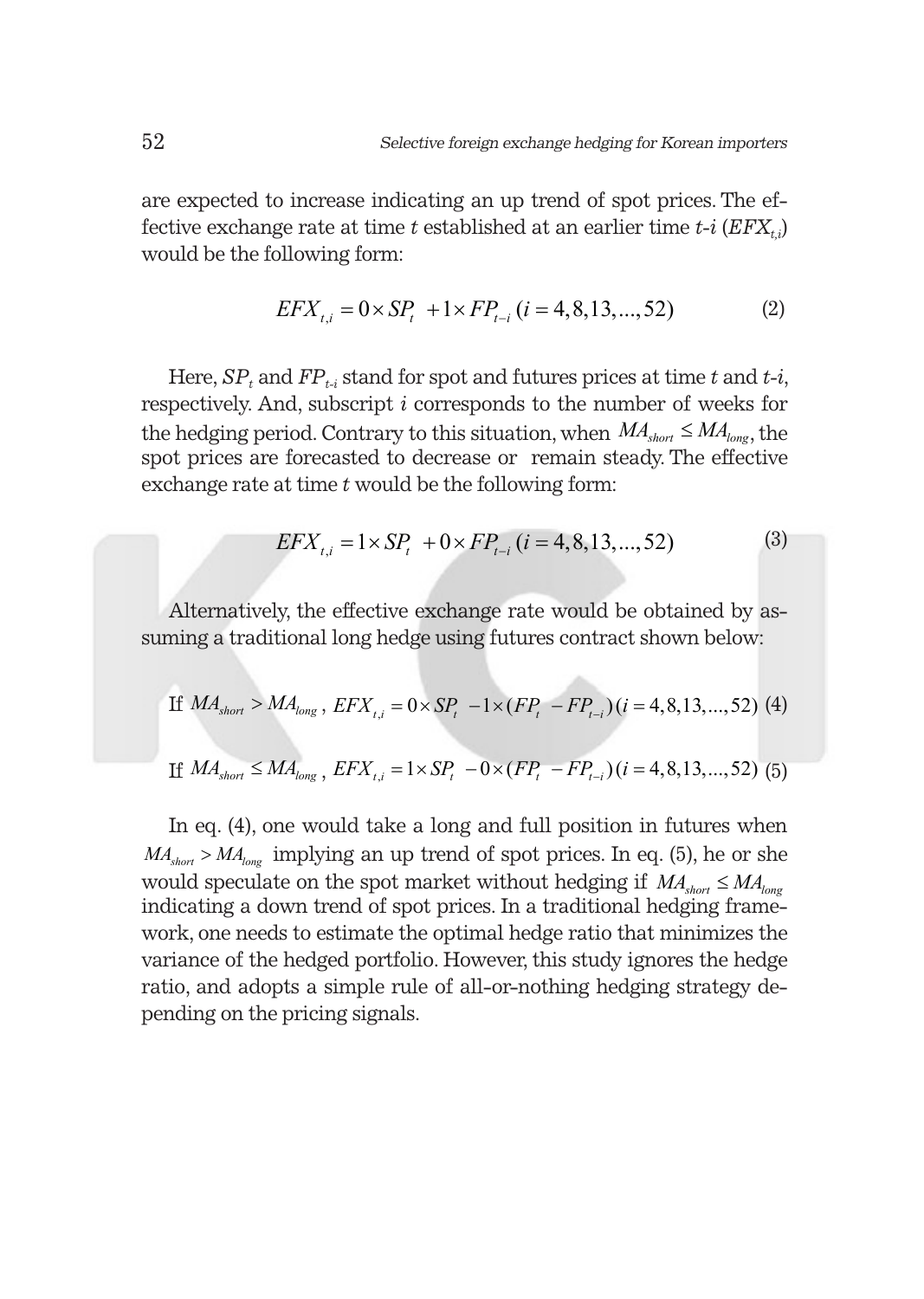### 4 Empirical results

#### 4.1 Data and analysis procedure

This study uses every Friday spot and the most nearby futures settlement prices of US dollar currency denominated in Korean Won. The data set is available from the Korea Exchange (KRX). The sample covers the period of January 2002 to March 2013. This weekly data set has 586 observations, and is reduced to 534 observations by deleting the first 52 observations for differencing up to the maximum twelve months of the hedging period.

For ex ante analysis, the whole sample period is divided into two sub-samples. The first sub-sample period ranges from January 2002 to September 2007 (300 observations) for finding the signals for spot or term contracting by different combinations of long- and short-term moving averages. The second sub-sample period covers from October 2007 to March 2013 (286 observations) for testing the hedging effectiveness by different hedging type and period.

Figure 1 shows the data series of spot and futures prices for the whole sample period. It also presents the basis defined as spot prices minus futures prices. As noticed in Figure 1, contangos appear more frequently (about 65%). Backwardations dominate in some periods of the sample when the exchange rates are relatively high.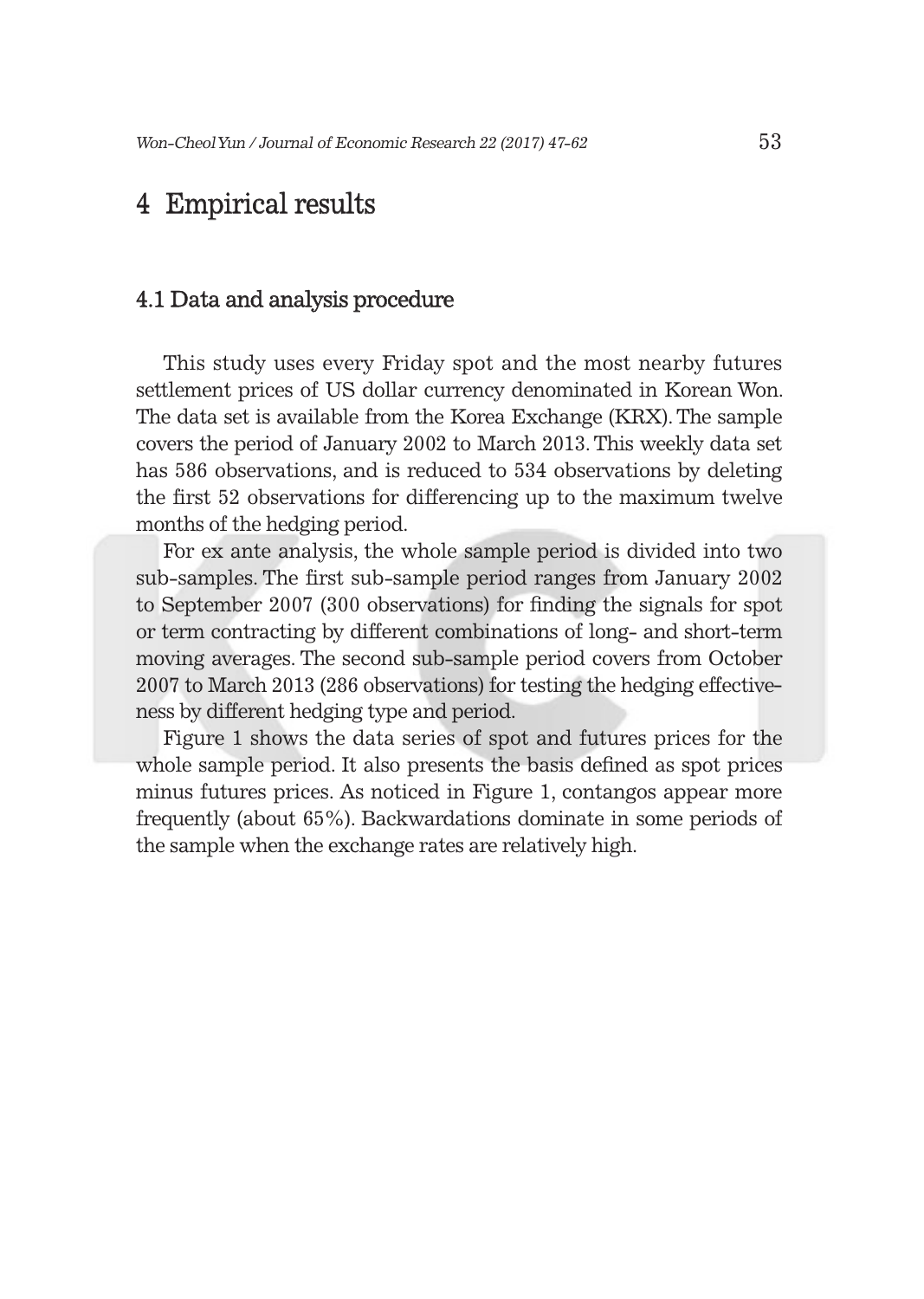

Figure 1. Spot and futures prices of KRW/USD exchange rates

In order to simulate the effective exchange rate flow each week of the out-of-sample period, the following steps are performed:

- (1) Finding the signals for spot or term contracting by different combinations3 of long- and short-term MAs using the sub-sample corresponding to the original in-sample period;
- (2) Calculating the effective exchange rates of different hedging types and periods for the first week of the out-of-sample period;
- (3) Repeating steps (1) and (2) until the final week of the out-ofsample period by subsequently altering the in-sample period, that is, rolling forward the in-sample by one week at a time;
- (4) Generating the effective exchange rate flows of different hedging types and periods for the whole out-of-sample period; and
- (5) Comparing the averages and the variances of the effective exchange rate flows compared to the spot-only or no-hedging type.

Especially, the variances of the effective exchange rate flows are compared in terms of hedging effectiveness. Following Johnson (1960) and Ederington (1979), the hedging effectiveness (*HE*) refers to the gain or loss in the variance of terminal revenue resulting from the price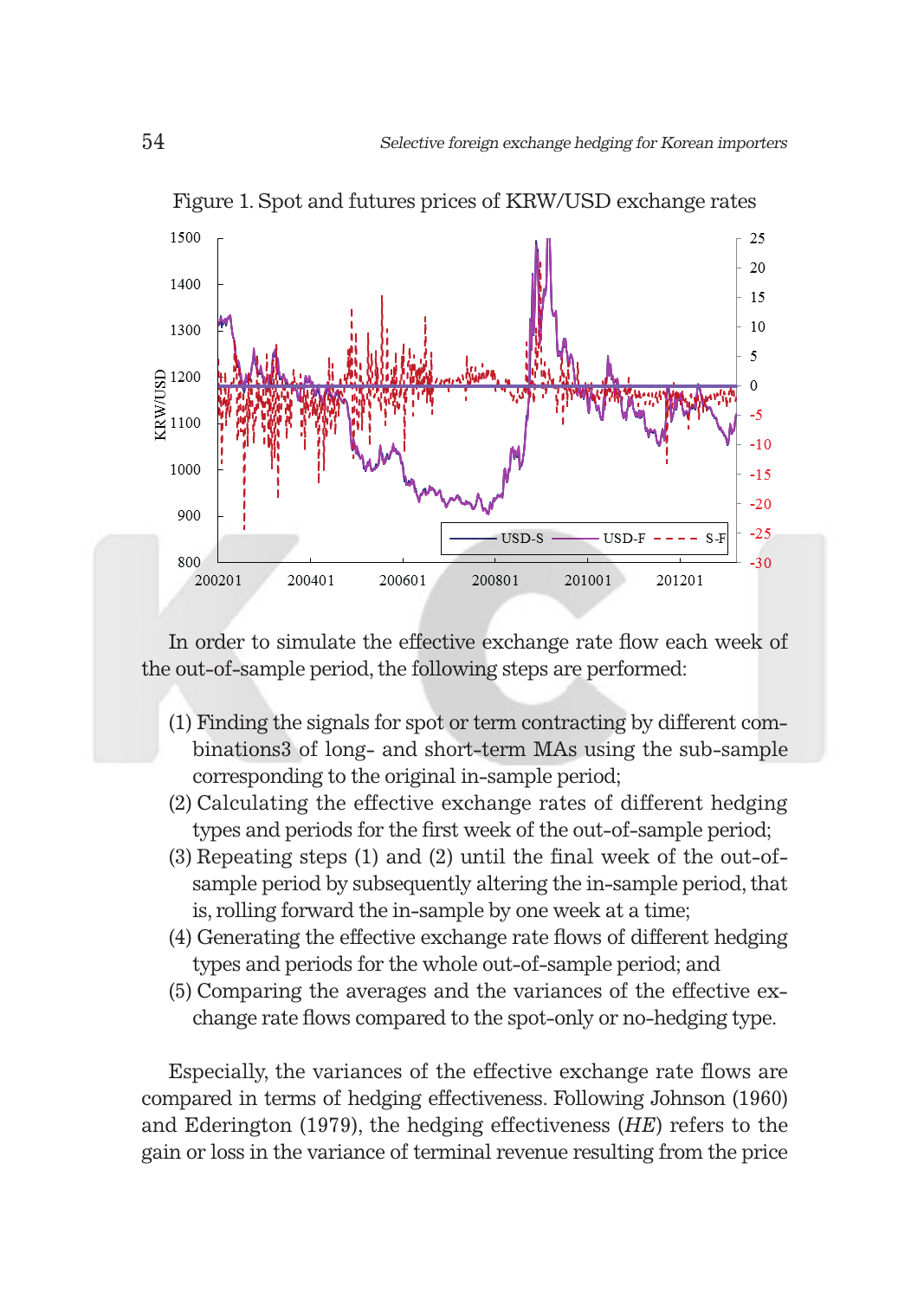changes in an unhedged position relative to those in a hedged position defined as:

$$
HE = \frac{(\text{var}^u(\pi_t) - \text{var}^h(\pi_t))}{\text{var}^u(\pi_t)}
$$
(6)

where  $var''(\pi_t)$  and  $var''(\pi_t)$  are the variances for the unhedged and the hedged positions, respectively.

Figure 2 depicts the simulated exchange rate flows of four different hedging types for the whole out-of-sample period. Note that the hedging period is assumed to be 26 weeks (6 months). The long- and the short-term MAs are 43 weeks (10 months) and 8 weeks (2 months), respectively. The in-sample and the out-of-sample sizes are 300 and 286 weeks, respectively. Below the exchange rate of 1,200 KRW/USD corresponding to the period of September 2009 to March 2013, the effective exchange rate flows of the four hedging types are quite similar. How-





*Note*: the hedging period is assumed to be 26 weeks (6 months). The long- and the short-term MAs are 43 weeks (10 months) and 8 weeks (2 months), respectively. The in-sample and the outof-sample sizes are 300 and 286 weeks, respectively.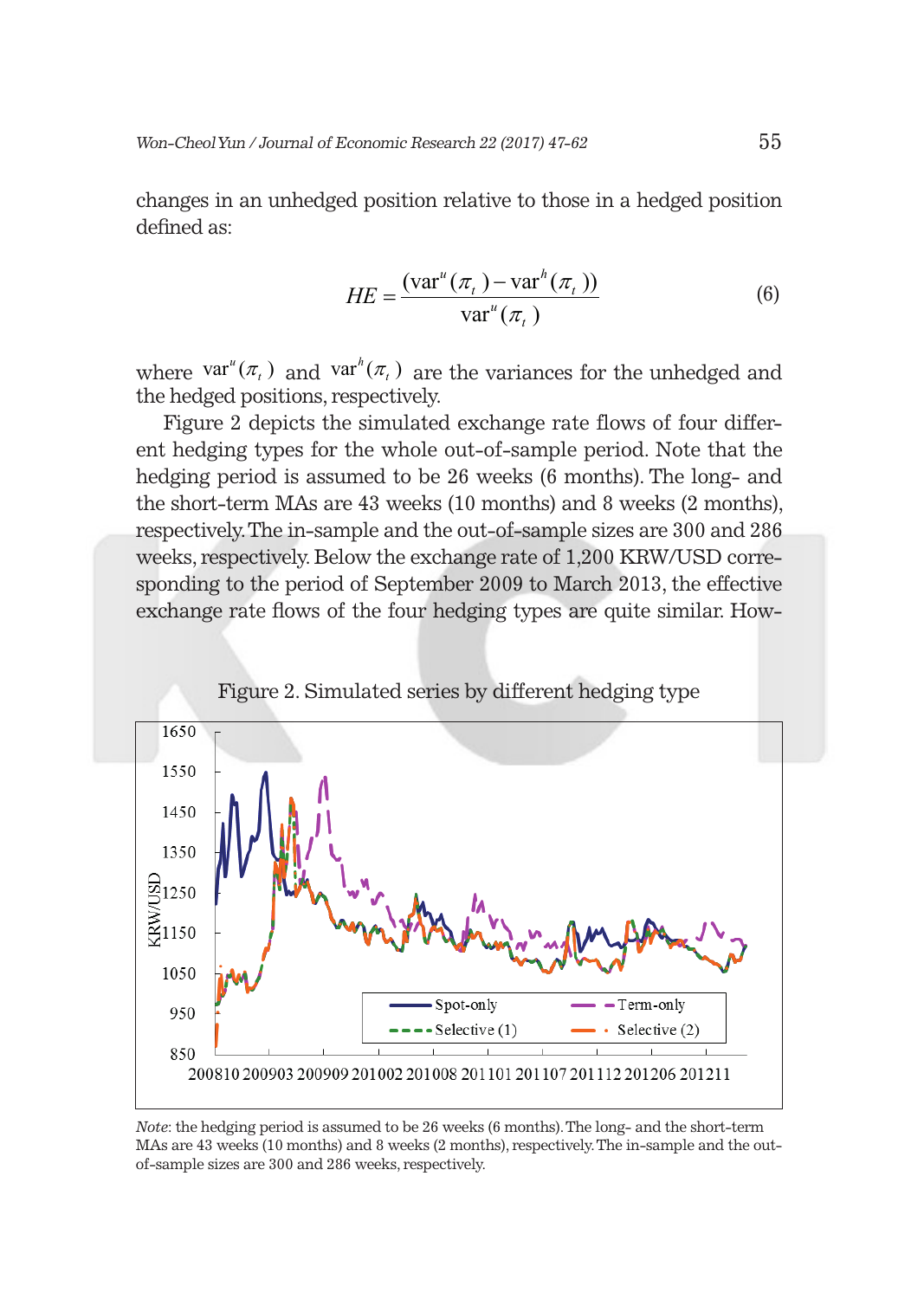ever, the effective exchange rate flow of the spot-only type dramatically differs from those of the other three hedging types above this level of exchange rate. This result indicates that there would be some threshold level from which up and down price trends are clearly identifiable.

#### 4.2 Empirical results

Table 1 presents the maximum percent reduction in averages by hedging period for the out-of-sample period. The spot-only or nohedging type produces the averages of 1,173.3 KRW/USD regardless of hedging periods. The term-only type shows a maximum of 2.3 percent reduction in the averages of effective exchange rate flows. The selective hedging (1) type with spot or term contracting yields a maximum of 6.9 percent reduction in the averages. The selective hedging (2) type with long futures position exhibits similar but slightly better results than those of the selective hedging (1) type.

| Hedging<br>Period<br>(week) | Spot-<br>Only | Term-<br>Only | $\%$<br>Change <sup>1</sup> | Selective<br>Hedging<br>(1) | $\frac{0}{0}$<br>Change <sup>2</sup> | Selective<br>Hedging<br>(2) | $\%$<br>Change <sup>3</sup> |
|-----------------------------|---------------|---------------|-----------------------------|-----------------------------|--------------------------------------|-----------------------------|-----------------------------|
| $\overline{4}$              | 1173.3        | 1174.9        | 0.141                       | 1172.5                      | $-0.066$                             | 1172.2                      | $-0.095$                    |
| 8                           | 1173.3        | 1174.4        | 0.090                       | 1166.9                      | $-0.548$                             | 1166.5                      | $-0.580$                    |
| 13                          | 1173.3        | 1173.4        | 0.006                       | 1153.7                      | $-1.672$                             | 1153.3                      | $-1.704$                    |
| 17                          | 1173.3        | 1172.6        | $-0.059$                    | 1144.6                      | $-2.442$                             | 1144.3                      | $-2.474$                    |
| 21                          | 1173.3        | 1171.8        | $-0.129$                    | 1137.6                      | $-3.043$                             | 1137.2                      | $-3.075$                    |
| 26                          | 1173.3        | 1169.3        | $-0.344$                    | 1128.8                      | $-3.795$                             | 1128.4                      | $-3.827$                    |
| 30                          | 1173.3        | 1166.9        | $-0.547$                    | 1122.5                      | $-4.328$                             | 1122.1                      | $-4.359$                    |
| 34                          | 1173.3        | 1163.6        | $-0.827$                    | 1115.9                      | $-4.893$                             | 1115.5                      | $-4.925$                    |
| 39                          | 1173.3        | 1159.3        | $-1.197$                    | 1109.6                      | $-5.426$                             | 1109.3                      | $-5.456$                    |
| 43                          | 1173.3        | 1155.1        | $-1.550$                    | 1104.6                      | $-5.856$                             | 1104.2                      | $-5.887$                    |
| 47                          | 1173.3        | 1150.9        | $-1.906$                    | 1099.1                      | $-6.320$                             | 1098.8                      | $-6.349$                    |
| 52                          | 1173.3        | 1146.1        | $-2.316$                    | 1092.8                      | $-6.863$                             | 1092.5                      | $-6.890$                    |

Table 1. Maximum percent reduction in average by hedging period

1) {[Var(Spot-Only) – Var(Term-Only)]/ Var(Spot-Only)} x 100

2) {[Var(Spot-Only) – Var(Selective (1))]/ Var(Spot-Only)} x 100

3) {[Var(Spot-Only) – Var(Selective (2))]/ Var(Spot-Only)} x 100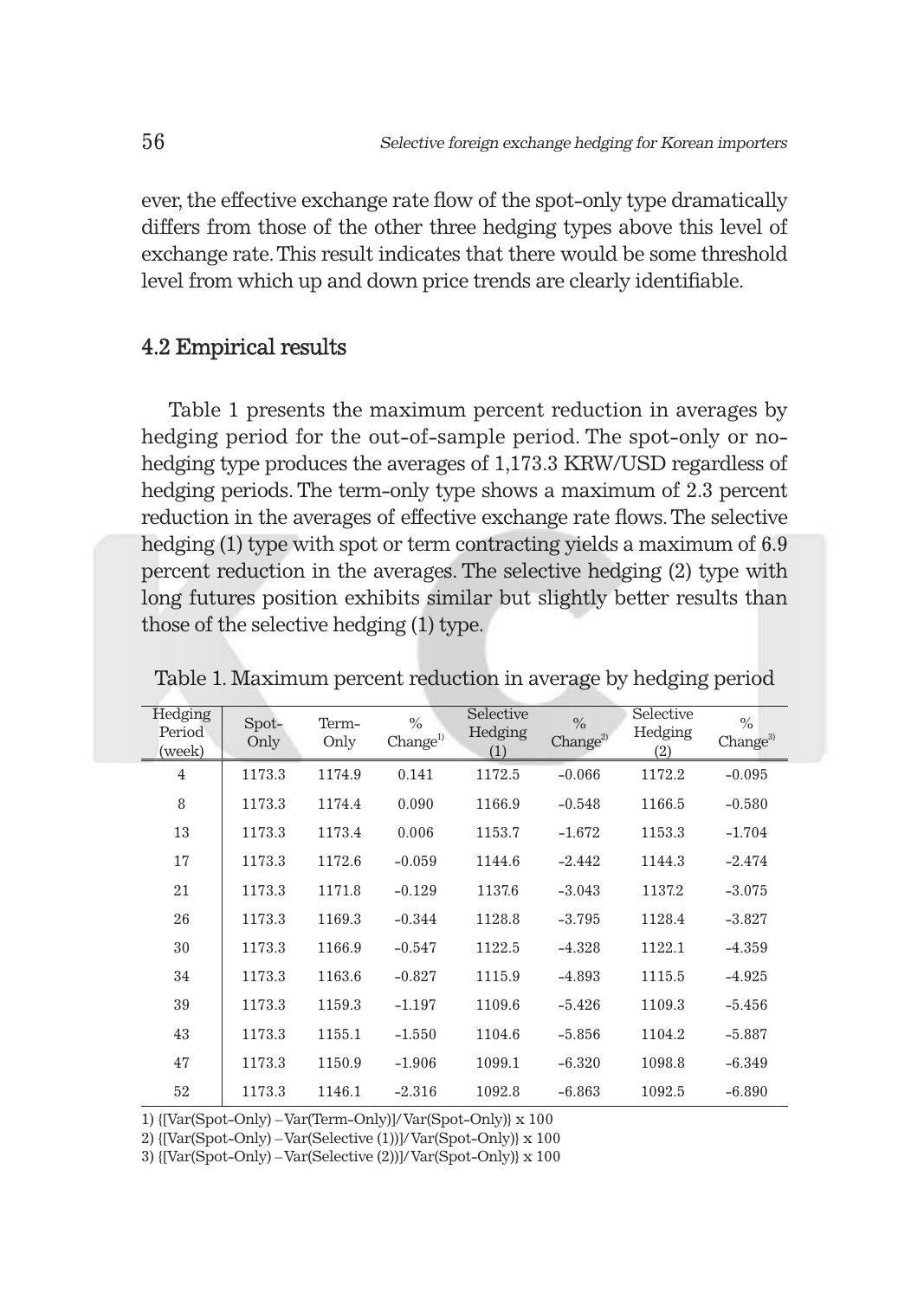Table 2 presents the maximum percent reduction in variance by hedging period for the out-of-sample period. The spot-only or no-hedging type produces the standard deviations of 98.1 KRW/USD regardless of hedging periods. The term-only type shows no reduction in the variances of effective exchange rate flows except for the hedging period of 1 to 2 months. The selective hedging (1) type yields about 3 to 56 percent reduction in the variances. The selective hedging (2) type exhibits about zero to 56 percent reduction in the variances. Comparing the selective hedging (1) with (2) types, the former shows better results than the latter regardless of hedging periods. The variations in the variance reduction between the selective hedging (1) and (2) types turn out to be less than 3 percent.

| Hedging          |               |               |                              | Selective      |                                      | Selective      |                             |
|------------------|---------------|---------------|------------------------------|----------------|--------------------------------------|----------------|-----------------------------|
| Period<br>(week) | Spot-<br>Only | Term-<br>Only | $\%$<br>Change <sup>1)</sup> | Hedging<br>(1) | $\frac{0}{0}$<br>Change <sup>2</sup> | Hedging<br>(2) | $\%$<br>Change <sup>3</sup> |
| $\overline{4}$   | 98.1          | 96.7          | $-2.933$                     | 96.3           | $-3.667$                             | 97.9           | $-0.485$                    |
| 8                | 98.1          | 97.3          | $-1.596$                     | 96.4           | $-3.423$                             | 97.6           | $-0.994$                    |
| 13               | 98.1          | 98.7          | 1.164                        | 88.5           | $-18.615$                            | 89.0           | $-17.669$                   |
| 17               | 98.1          | 99.6          | 3.008                        | 82.4           | $-29.395$                            | 82.9           | $-28.544$                   |
| 21               | 98.1          | 100.5         | 4.824                        | 78.5           | $-36.035$                            | 78.7           | $-35.660$                   |
| 26               | 98.1          | 103.5         | 11.198                       | 72.6           | $-45.279$                            | 73.1           | $-44.476$                   |
| 30               | 98.1          | 106.0         | 16.749                       | 66.9           | $-53.577$                            | 67.5           | $-52.708$                   |
| 34               | 98.1          | 109.8         | 25.327                       | 64.8           | $-56.417$                            | 65.1           | $-55.941$                   |
| 39               | 98.1          | 114.4         | 35.986                       | 66.6           | $-53.882$                            | 66.9           | $-53.480$                   |
| 43               | 98.1          | 118.2         | 45.210                       | 68.2           | $-51.641$                            | 68.4           | $-51.363$                   |
| 47               | 98.1          | 122.2         | 55.057                       | 70.3           | $-48.624$                            | 70.5           | $-48.309$                   |
| 52               | 98.1          | 127.0         | 67.484                       | 73.2           | $-44.280$                            | 73.3           | $-44.203$                   |

Table 2. Maximum percent reduction in variance by hedging period

1) {[Var(Spot-Only) – Var(Term-Only)]/ Var(Spot-Only)} x 100

2) {[Var(Spot-Only) – Var(Selective (1))]/ Var(Spot-Only)} x 100

3) {[Var(Spot-Only) – Var(Selective (2))]/ Var(Spot-Only)} x 100

Table 3 summarizes the combinations of long- and short-term MA factors (denoted as  $k$  in eq. (1)) that generate the maximum percent reduction in the averages and the variances of effective exchange flows by hedging period. For example, the selective hedging (1) type would pro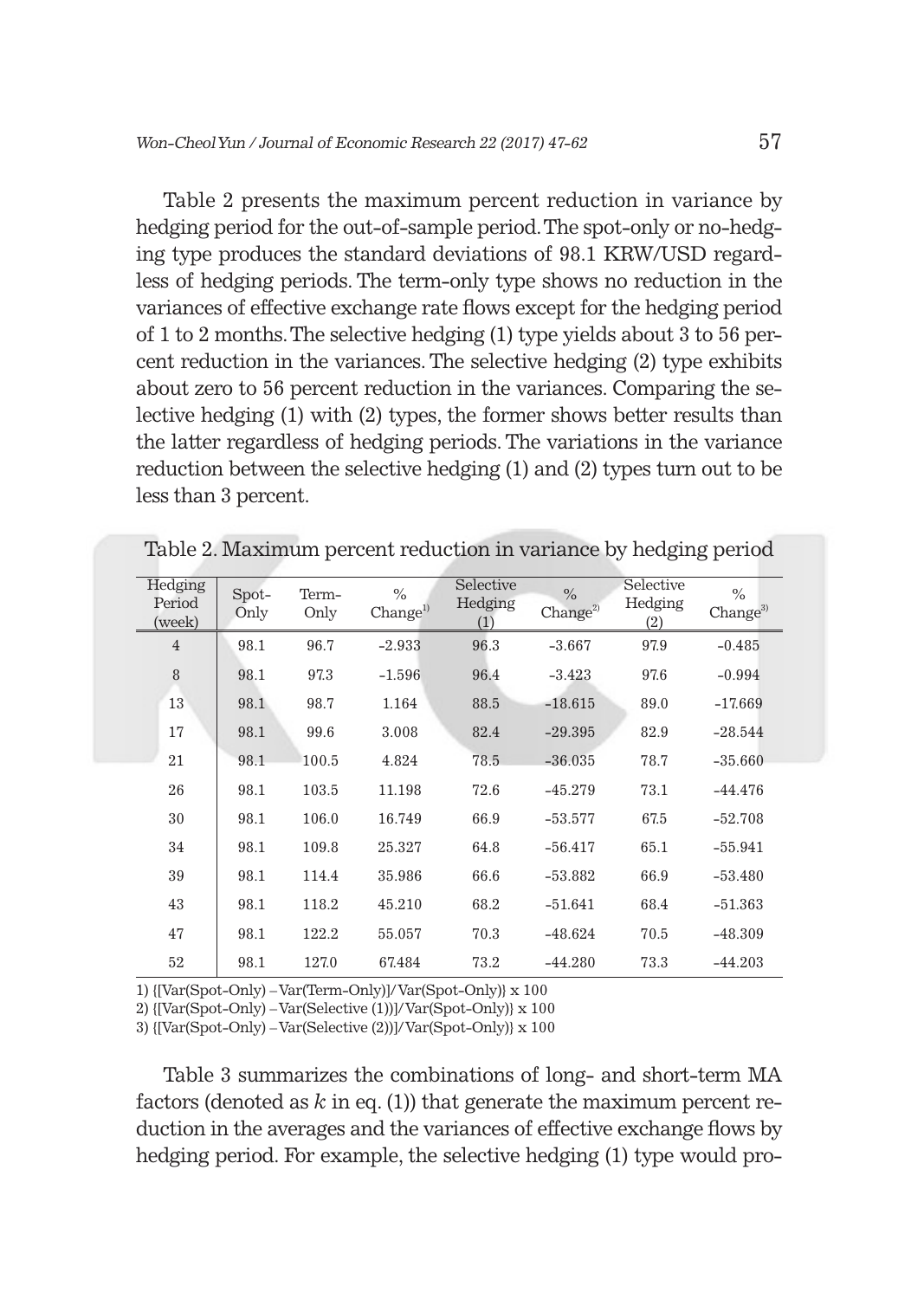duce the maximum reduction in average with the long-term MA = 39 weeks (9 months) and short-term  $MA = 8$  weeks (2 months) for the  $26$ week (6-month) hedging period. The combinations of MA factors differ by hedging type and period. This result implies that the combination of MA factors would influence the predictability of price trends. In turn, the predictability based on the moving averages would have a crucial impact on the hedging results in terms of the reduction in the averages and the variances of exchange rate flows. Therefore, one needs to find an optimal and ex ante combination of MA factors to forecast future price trends and thus make the signals for taking position in spot or term contracts.

| Hedging        |               |      | Average       |      | Variance      |      |               |      |
|----------------|---------------|------|---------------|------|---------------|------|---------------|------|
| Period         | Selective (1) |      | Selective (2) |      | Selective (1) |      | Selective (2) |      |
| (week)         | L-MA          | S-MA | $L-MA$        | S-MA | L-MA          | S-MA | $L-MA$        | S-MA |
| $\overline{4}$ | 39            | 26   | 39            | 26   | 43            | 26   | 43            | 26   |
| 8              | 39            | 8    | 39            | 8    | 39            | 8    | 39            | 8    |
| 13             | 39            | 8    | 39            | 8    | 39            | 8    | 39            | 8    |
| 17             | 39            | 8    | 39            | 8    | 39            | 8    | 39            | 8    |
| 21             | 39            | 8    | 39            | 8    | 39            | 8    | 39            | 8    |
| 26             | 39            | 8    | 39            | 8    | 39            | 8    | 39            | 8    |
| 30             | 39            | 8    | 39            | 8    | 39            | 8    | 39            | 8    |
| 34             | 39            | 8    | 39            | 8    | 39            | 8    | 39            | 8    |
| 39             | 56            | 8    | 56            | 8    | 56            | 8    | 56            | 8    |
| 43             | 60            | 8    | 60            | 8    | 56            | 13   | 56            | 13   |
| 47             | 65            | 13   | 65            | 13   | 65            | 13   | 65            | 13   |
| 52             | 73            | 8    | 73            | 8    | 73            | 8    | 73            | 8    |

Table 3. Moving average factors for maximum percent reduction in average and variance by hedging period

# 5 Conclusions

This study tries to examine the hedging performances of selective hedging strategies available to Korean importers facing exchange rate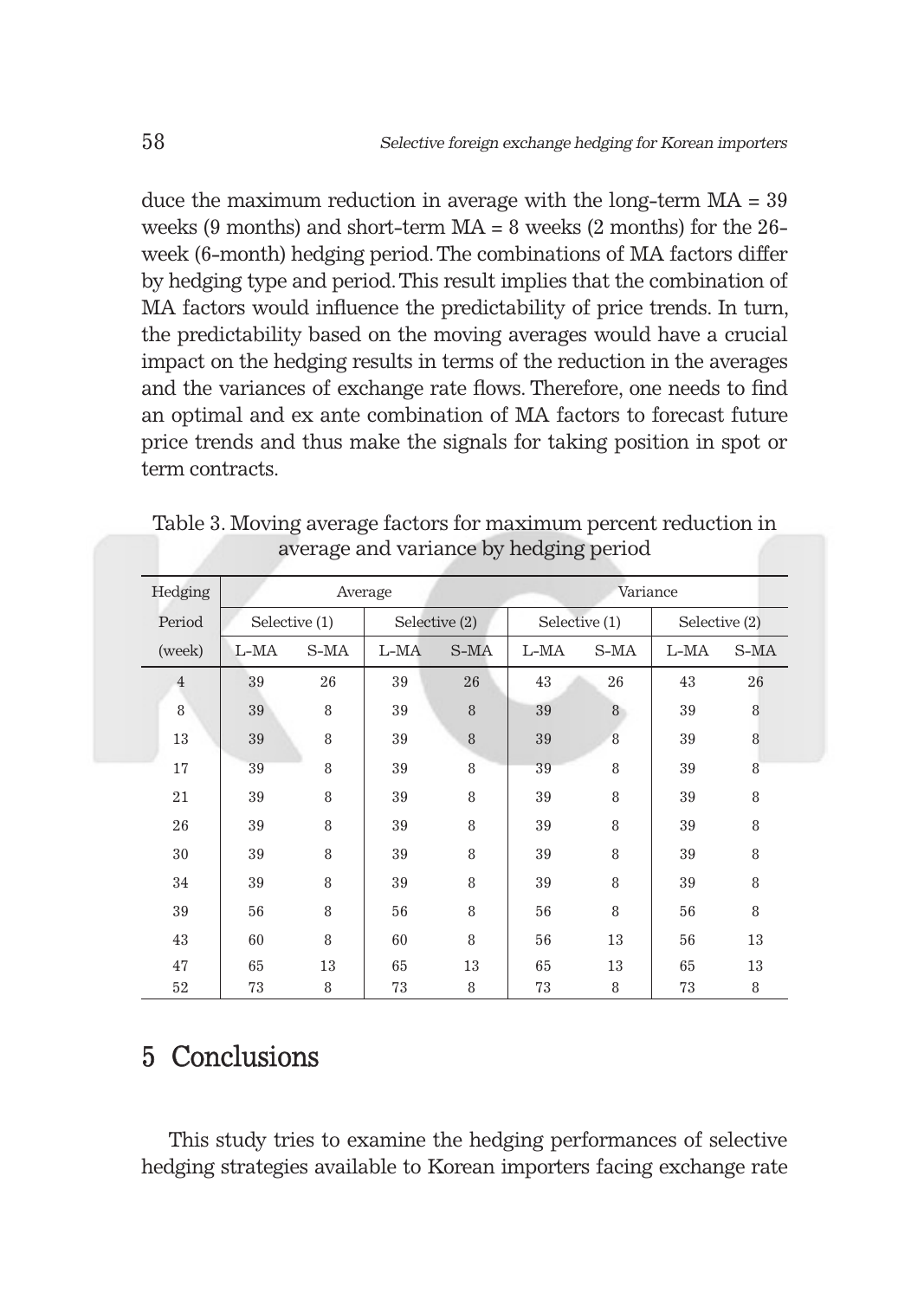risks. For this purpose, a simple forecasting rule is introduced using moving averages. The effective exchange rate flows are generated depending on the pricing signals of whether to take spot or term positions. The percent reductions in averages and variances are calculated by different hedging type and period. The sample data is the spot and the futures exchange rates of KRW/USD and covers the period of January 2002 to March 2013. The empirical analysis is performed by an ex ante simulation procedure.

According to the empirical results, the term-only type and the selective hedging strategies produce about 2 to 6 percent reduction in the averages of effective exchange rate flows compared to the spot-only or no-hedging type. However, the maximum percent reductions in variances by these hedging types become prominent. That is, the reduction rates amount to a maximum of 56 percent depending on the hedging period. In order to examine the sensitivity of hedging performances to the key elements in the simulation process, this study uses various combinations of moving average factors and hedging periods. The variant quantitative results imply that one needs to consider the important information depending on the combinations of moving averages and hedging periods in forecasting future price trends. This would improve the predictability of future spot prices and thus the performances of selective hedging strategies.

#### Acknowledgements

The author appreciates the valuable comments by the discussants participating in the symposium cohosted by HERI of Hanyang University and ISBR of Osaka University of Economics.

#### References

Beltratti, A., A. Laurent and S. Zenios, "Scenario modeling of selective hedging strategies," Working Paper, Financial Institutions Center,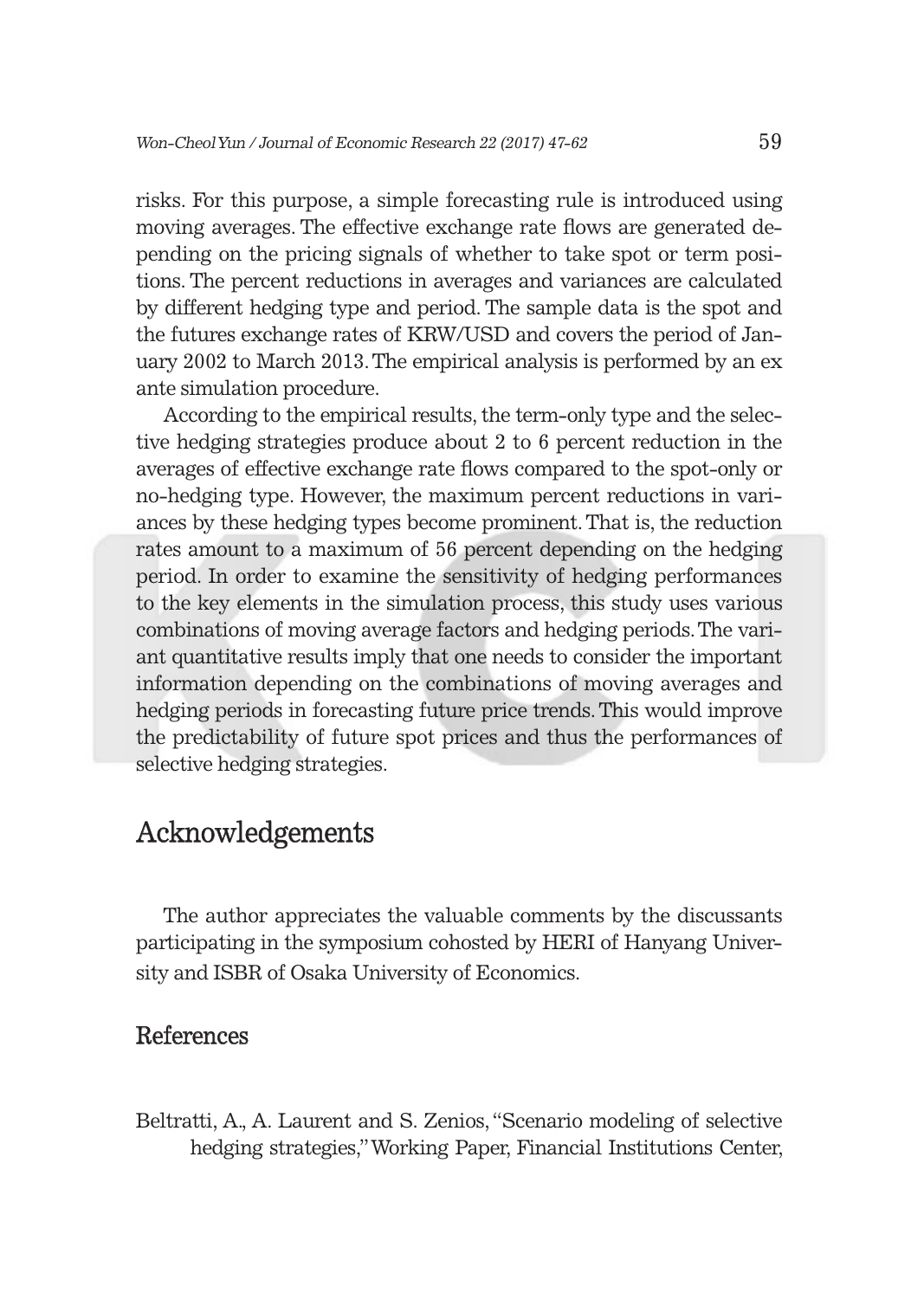University of Pennsylvania, 1999.

- Bodnar, G., G. Hayt and R. Marston, "Wharton survey of financial risk management by US non-financial firms," Financial Management 27, 1998, 70-91.
- Brown, G., "Managing foreign exchange risk with derivatives," Journal of Financial Economics 60, 2001, 401-448.
- Brown, G., P. Crabb and D. Haushalter, "Are firms successful at selective hedging?" Working Paper, University of North Carolina at Chapel Hill, 2001.
- Dale, C., "The hedging effectiveness of currency futures markets," Journal of Futures Markets 1, 1981, 77-88.
- Dolde, W., "The trajectory of corporate risk management," Journal of Applied Corporate Finance 6, 1993, 33-41.
- Ederington, L., "The hedging performance of the new futures markets," Journal of Finance 34, 1979, 157-170.
- Eun, C. and B. Resnick, "International equity investment with selective hedging strategies," Journal of International Financial Markets*, Institutions and Money* 7, 1997, 21-42.
- Fackler, P. and K. McNew, "Multiproduct hedging: Theory, estimation, and an application," Review of Agricultural Economics 15, 1993, 521- 535.
- Filatov, V. and P. Rappoport, "Is complete hedging optimal for international bond portfolios?" Financial Analysts Journal July-August, 1992, 37-47.
- Glen, J. and P. Jorion, "Currency hedging for international portfolio," Journal of Finance 48, 1993, 1865-1886.
- Glaum, M., "The determinants of selective hedging: Evidence from German non-financial corporations," Working Paper, Justus-Liebig-Universitat Giessen, 2002.
- Haigh, M. and M. Holt, "Hedging multiple price uncertainty in international grain trade," American Journal of Agricultural Economics 82, 2000, 881-896.

\_\_\_\_\_\_\_\_\_\_\_\_\_\_\_\_\_\_\_\_\_\_, "Hedging foreign currency, freight, and commodity futures portfolios: A note," Journal of Futures Markets 22, 2002, 1205-1221.

Hauser, R. and D. Neff, "Export/import risks at alternative stages of U.S. grain export trade," Journal of Futures Markets 13, 1993, 579-595.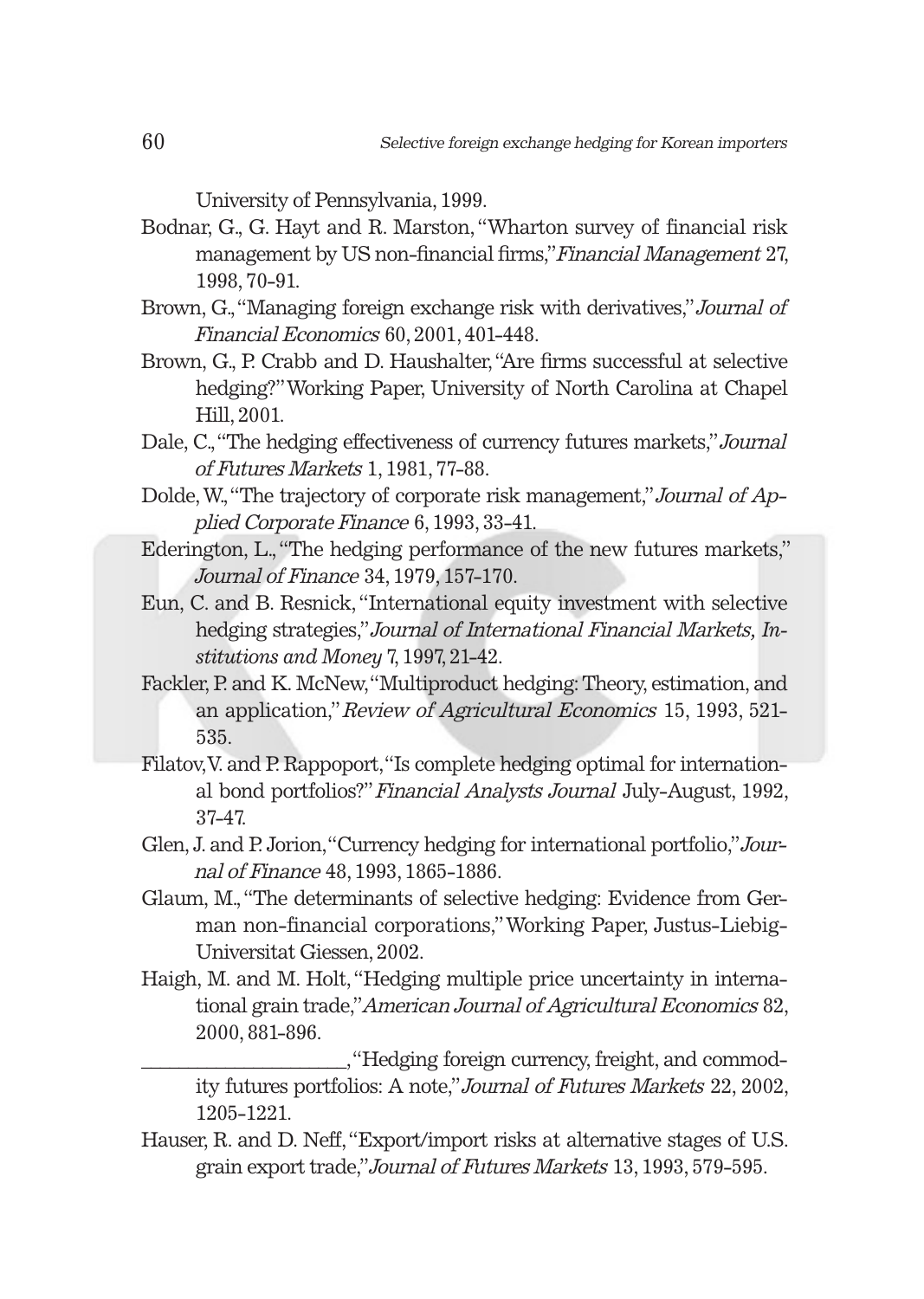- Hill, J. and T. Schneeweis, "The hedging effectiveness of foreign currency futures," Journal of Financial Research 5, 1982, 95-104.
- Johnson, L., "The theory of hedging and speculation in commodity futures," Review of Economic Studies 27, 1960, 139–151.
- Johnson, D. and D. Summer, "An optimization approach to grain reserves for developing countries," In Analysis of Grain Reserves: A Proceeding, U.S. Economic Research Service, ERS-634, Washington, D.C., August 1976.
- Kamara, A., "Issues in futures markets: A survey," Journal of Futures Markets 2, 1982, 261-294.
- Lapan, H. and G. Moschini, "Futures hedging under price, basis, and production risk," American Journal of Agricultural Economics 76, 1994, 465-477.
- Li, D. and T. Vukina, "The effectiveness of dual hedging with price and yield futures," Journal of Futures Markets 18, 1998, 541-561.
- Linn, S. and Z. Zhu, "Can selective hedging pay?: Price forecasting and selective hedging of natural gas requirement," Working Paper, University of Oklahoma, 2002.
- Liu, K., J. Geaun and L.-F. Lei, "Optimal hedging decisions for Taiwanese corn traders on the way of liberalization," Agricultural Economics 25, 2001, 303-309.
- Massell, B., "Price stabilization and welfare," Quarterly Journal of Economics 83, 1969, 285-297.
- Naik, N. and P. Yadav, "Risk management with derivatives by dealers and market quality in government bond markets," Journal of Finance 58, 2003, 1873-1904.
- Newbery, D. and I. Stiglitz, "The Theory of Commodity Price Stabilization: A Study in the Economics of Risk," Oxford, Clarendon, 1981.
- Perold, A. and E. Schulman, "The free lunch in currency hedging: Implications for investment policy and performance standards," Financial Analysts Journal 44, 1988, 45-50.
- Solnik, B., "Global asset management," Journal of Portfolio Management 8, 1998, 43-51.
- Stulz, R., "Rethinking risk management," Journal of Applied Corporate Finance 9, 1996, 8-24.
- Thompson, S. and G. Bond, "Offshore commodity hedging under floating exchange rates," American Journal of Agricultural Economics 69,